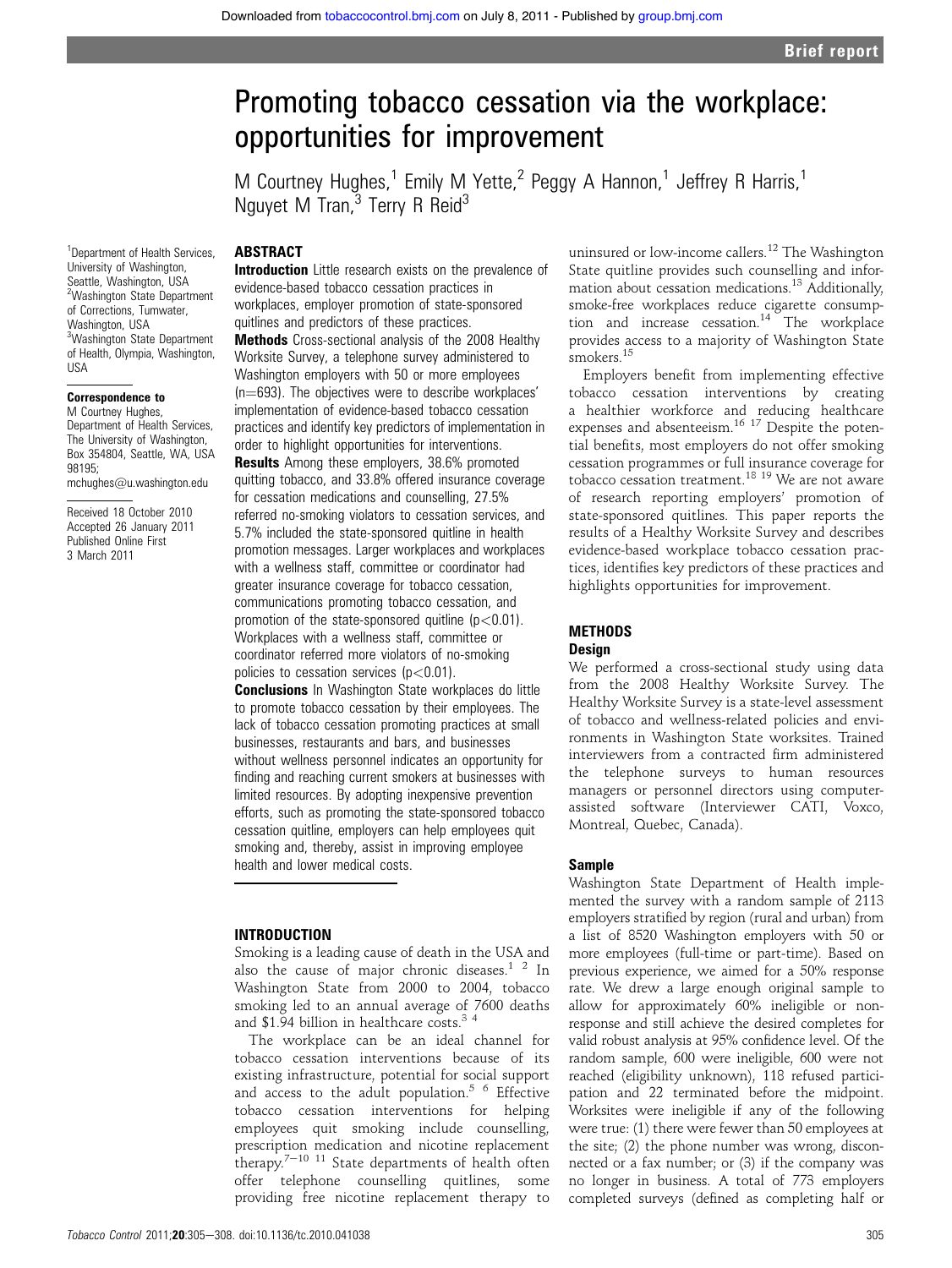Brief report

|  | Table 1 Tobacco cessation policies, by workplace characteristic, among Washington State employers with 50 or more employees in 2008* |  |  |  |  |  |  |  |  |  |  |
|--|--------------------------------------------------------------------------------------------------------------------------------------|--|--|--|--|--|--|--|--|--|--|
|--|--------------------------------------------------------------------------------------------------------------------------------------|--|--|--|--|--|--|--|--|--|--|

|                                                            | No  | w ui ruspunuunts                             |              |                                                                                 |              |                                                              |              |                                                                      |                |  |  |
|------------------------------------------------------------|-----|----------------------------------------------|--------------|---------------------------------------------------------------------------------|--------------|--------------------------------------------------------------|--------------|----------------------------------------------------------------------|----------------|--|--|
| <b>Characteristic</b>                                      |     | Any<br>promotions<br>to help quit<br>tobacco | 95% CI       | <b>Insurance</b><br>coverage for<br>cessation<br>medications<br>and counselling | 95% CI       | Refer<br>no-smoking<br>violators to<br>cessation<br>services | 95% CI       | State-<br>sponsored<br>quitline in<br>health<br>promotion<br>message | 95% CI         |  |  |
| All                                                        | 693 | 38.6                                         | 34.3 to 43.1 | 33.8                                                                            | 29.6 to 38.2 | 27.5                                                         | 23.7 to 31.8 | 5.7                                                                  | 3.9 to 8.2     |  |  |
| Workplace size                                             |     |                                              |              |                                                                                 |              |                                                              |              |                                                                      |                |  |  |
| $50 - 99$                                                  | 297 | 30.4                                         | 24.5 to 37.0 | 24.7                                                                            | 19.2 to 31.1 | 26.4                                                         | 20.8 to 33.0 | 1.9                                                                  | 0.8 to 4.4     |  |  |
| $100 - 199$                                                | 198 | 38.0                                         | 30.5 to 46.2 | 38.0                                                                            | 30.4 to 46.2 | 22.1                                                         | 16.1 to 29.6 | 5.3                                                                  | 2.6 to 10.3    |  |  |
| $200 - 499$                                                | 118 | 47.5                                         | 36.3 to 59.0 | 39.0                                                                            | 28.4 to 50.6 | 30.4                                                         | 20.9 to 42.0 | 10.8                                                                 | 5.3 to 20.8    |  |  |
| $500+$                                                     | 80  | 62.0                                         | 47.9 to 74.3 | 51.8                                                                            | 38.1 to 65.3 | 44.5                                                         | 31.3 to 58.5 | 15.7                                                                 | 7.9 to 28.8    |  |  |
| Proportion of workers w/lns                                |     |                                              |              |                                                                                 |              |                                                              |              |                                                                      |                |  |  |
| ${<}75%$                                                   | 266 | 32.5                                         | 26.1 to 39.6 | 33.1                                                                            | 26.6 to 40.2 | 24.6                                                         | 18.9 to 31.4 | 4.8                                                                  | 2.5 to 9.0     |  |  |
| 75% or more                                                | 427 | 42.6                                         | 37.0 to 48.4 | 34.2                                                                            | 29.0 to 39.9 | 29.5                                                         | 24.5 to 35.1 | 6.3                                                                  | 4.0 to 9.7     |  |  |
| Workplace setting                                          |     |                                              |              |                                                                                 |              |                                                              |              |                                                                      |                |  |  |
| Hospital/healthcare facility                               | 123 | 55.2                                         | 43.8 to 66.0 | 38.7                                                                            | 28.4 to 50.2 | 39.4                                                         | 29.0 to 50.9 | 12.3                                                                 | 6.6 to 21.5    |  |  |
| <b>Office</b>                                              | 181 | 41.0                                         | 32.7 to 49.9 | 41.9                                                                            | 33.5 to 50.9 | 25.5                                                         | 18.6 to 33.9 | 5.9                                                                  | 02.8 to 11.9   |  |  |
| Other (casino, retirement<br>facility, hospitality, other) | 146 | 34.4                                         | 25.6 to 44.4 | 31.9                                                                            | 23.4 to 41.8 | 23.1                                                         | 15.7 to 32.6 | 3.0                                                                  | 1.0 to 8.7     |  |  |
| Restaurant/bar/lounge                                      | 30  | 4.6                                          | 0.8 to 22.9  | 12.4                                                                            | 04.1 to 32.0 | 16.5                                                         | 6.4 to 36.5  | 0                                                                    | N/A            |  |  |
| <b>Store</b>                                               | 71  | 35.6                                         | 24.4 to 48.7 | 39.7                                                                            | 33.5 to 50.9 | 25.1                                                         | 15.7 to 37.7 | 4.1                                                                  | 1.1 to 14.0    |  |  |
| Warehouse/factory                                          | 142 | 38.5                                         | 29.1 to 48.8 | 23.2                                                                            | 15.7 to 32.8 | 30.5                                                         | 21.8 to 40.8 | 5.6                                                                  | 2.3 to 12.8    |  |  |
| Presence of wellness staff, committee or coordinator       |     |                                              |              |                                                                                 |              |                                                              |              |                                                                      |                |  |  |
| Yes                                                        | 377 | 54.6                                         | 48.4 to 60.7 | 42.6                                                                            | 36.6 to 48.8 | 40.7                                                         | 34.7 to 46.8 | 8.7                                                                  | 5.8 to 12.9    |  |  |
| No                                                         | 316 | 19.8                                         | 15.0 to 25.6 | 23.4                                                                            | 18.2 to 29.6 | 12.1                                                         | 8.4 to 17.2  | 2.1                                                                  | $0.9$ to $4.9$ |  |  |

\*Significant ORs are reported in the text.

more of the survey items) for a CASRO response rate (takes eligibility likelihood into account) of 58%.<sup>i 20</sup> Additionally, 80, or approximately 10%, of the 773 participating employers, were separate locations but part of the same larger company as other survey participants. To account for these quasi-duplicates, we combined and calculated a weighted average response from these participants so that only one response per company was used for calculating the results. Therefore, our final sample size was 693.

 $%$  of respondents

#### Measures and analysis

We computed weights based on the sampling design and subsequent likelihood of response within strata. We computed final weights for each stratum by dividing the number of employers in the target population by the number of employers that responded to the survey. The University of Washington Institutional Review Board exempted this study from review.

We characterised the sample by four workplace characteristics: (1) size, (2) insurance, (3) setting, and (4) presence of wellness staff (either paid or volunteer) (see table 1). Our dependent variables were four self-reported measures of evidence-based workplace tobacco cessation practices (see table 1).<sup>7 8 14</sup> Also, we didn't expect much variation among employers in smoke-free policies because of Initiative I-901,

passed in 2005. This law banned smoking in workplaces and within 25 feet of building doors and windows.<sup>21</sup>

First, we calculated the proportion of workplaces with certain tobacco cessation practices in place, and 95% CIs. Second, using multivariate logistic regression analysis, we assessed the independent effects of the four-workplace characteristics on each cessation practice. We performed weighted analyses using Stata version 9.0 (StataCorp LP, College Station, Texas, USA).

#### RESULTS

We found that 61.6% of these employers offered health insurance to 75% or more of their employees; 54.4% had a wellness staff, committee or coordinator; 38.6% promoted quitting tobacco; 33.8% offered insurance coverage for cessation medications and counselling; 27.5% referred no-smoking violators to cessation services; and 5.7% included the state-sponsored quitline in health promotion messages (see table 1). Fewer than 25% of the employers promoting quitting tobacco offered tobacco cessation classes or support groups; rather, they used print messages such as newsletters, flyers and posters. Table 1 also shows the rates and CIs for the cessation practices stratified by all of the workplace variables. Presence of a wellness staff, committee, or coordinator predicted having all four of the tobacco cessation practices ( $p<0.01$ ). ORs (OR, not shown in table) ranged from 2.13 for insurance coverage for tobacco cessation medications and counselling to 5.07 for referring violators to cessation services. Employers with more employees had more tobacco cessation practices (p<0.01). Restaurants, bars and lounges had few tobacco cessation practices in place  $(p<0.01)$ ; warehouses/factories and hospitals\healthcare facilities were more likely to refer violators to tobacco cessation services ( $OR = 2.16$  and  $OR = 2.21$ , respectively).

i Using a CASRO (Council of American Survey Research Organizations) methodology, we estimated the proportion likely to be eligible by dividing known eligible respondents by the total with unknown eligible respondents removed (1513/  $2113 = 72\%$ ). Therefore, we considered 72% of the 600 with eligibility unknown as 'likely eligible' ( $n=430$ ). We calculated response rate for Time 3 with the following formula: completed surveys / (completed  $(773) +$ total refusals  $(140) +$  likely eligible  $(430)$ ) = 58%.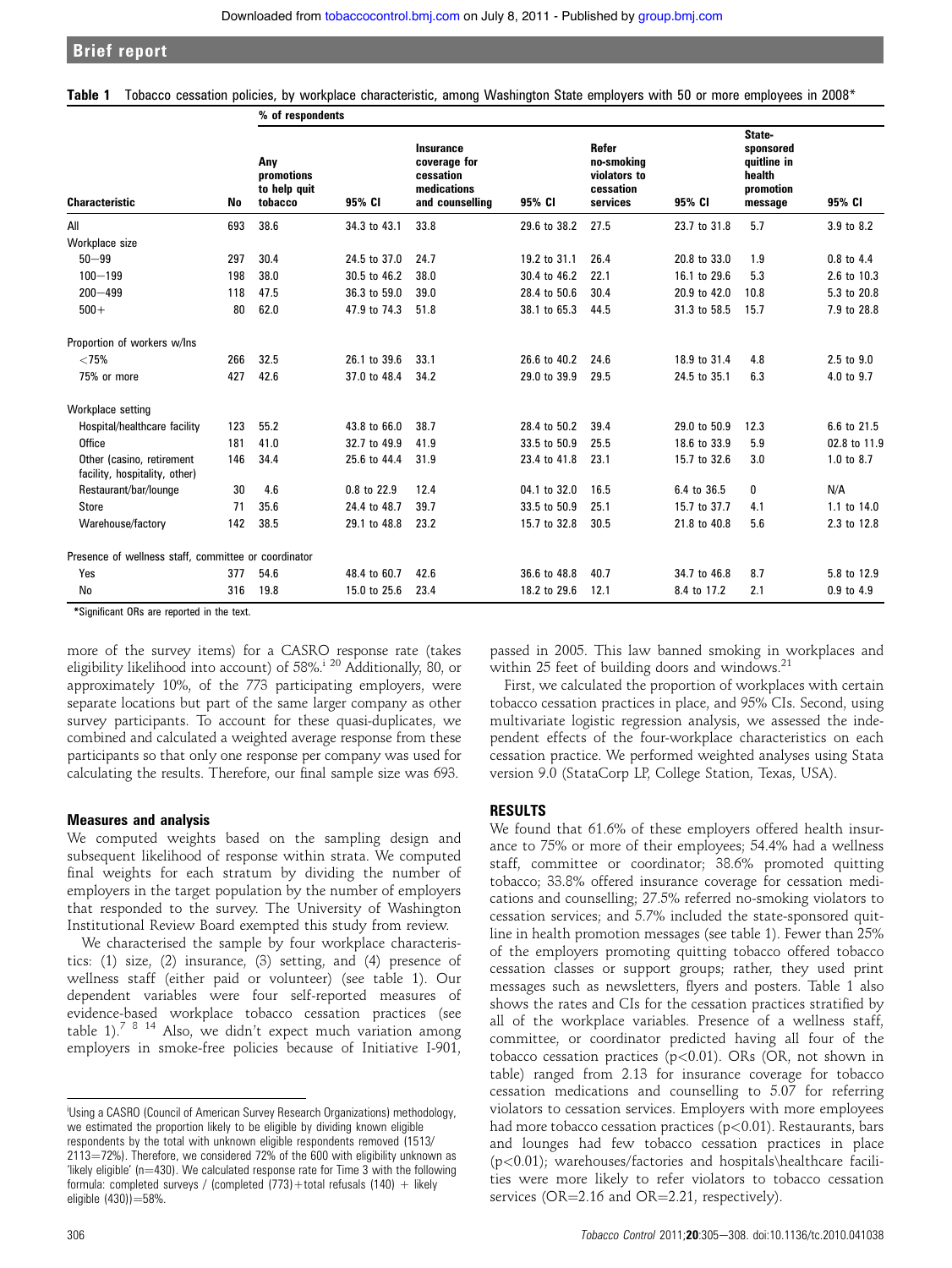### What this paper adds

- < Numerous studies show that effective tobacco cessation interventions in workplaces can improve workforce health and reduce healthcare expenses and absenteeism. Often these interventions are costly and until now there has been no research reporting employers' promotion of state-sponsored quitlines, which are inexpensive, and sometimes free, interventions.
- $\blacktriangleright$  This cross-sectional study suggests that in Washington State, workplaces do little to promote tobacco cessation by their employees. The lack of tobacco cessation-promoting practices in small businesses indicates an opportunity for finding and reaching current smokers at businesses with limited resources. By adopting inexpensive prevention efforts, such as promoting the state-sponsored tobacco cessation quitline, employers can help employees quit smoking and, thereby, assist in improving worker population health and controlling healthcare costs.

### DISCUSSION

Our study provides estimates of a variety of tobacco cessation practices implemented by Washington employers with 50 or more employees. We found that few employers link smokers to evidence-based, cost-effective tobacco cessation practices, even though these practices often help employees quit smoking, improve worker population health and help control healthcare costs.

Our finding that less than 6% of employers promoted the state-sponsored quitline indicates a large opportunity for employers seeking improvements in employee health and healthcare costs. While Washington State has held general awareness media campaigns, we are not aware of employerfocused quitline promotion.<sup>13</sup> Promoting the quitline is an ideal step for small employers; these businesses employ the majority of US adults yet, as we found, have fewer tobacco cessation practices than large employers.<sup>22</sup> Another target group for promoting state-sponsored quitlines is restaurants, bars and lounges that employ more than 10% of the US workforce.<sup>21</sup> None of the 30 restaurant/bar/lounge employers who participated in our study promoted the state quitline. Another reason for focusing on small employers and restaurants/bars/lounge employers is these businesses' high percentage of employees of lower socioeconomic status, a characteristic associated with higher smoking rates. $22-24$ 

Along with promoting state-sponsored quitlines, employers can employ additional interventions to help smokers quit. The Centers for Disease Control and Prevention's Guide to Community Preventive Services offers several relevant recommendations to guide employers.<sup>25</sup> Also, as our study shows, having personnel focused on wellness may be a step towards enacting tobacco cessation practices.

#### Limitations

Limitations of the study include the use of self-reported data and the response rate of 58%. However, the response rate is comparable to, or in some cases better than, other employer surveys.<sup>19 26</sup> Also, employers participated voluntarily and, thus, may already be more interested in health promotion than peer companies that did not participate. Additionally, the survey did not include worksites with fewer than 50 workers. These limitations lower generalisability, yet also suggest that tobacco

cessation practices may be even less prevalent in workplaces than those reported here, making these rates conservative. An additional limitation is that categorising employers by proportion of workers with insurance may have not captured some employers, such as those using larger proportions of seasonal or part-time labour, or with other workers who may be likely to be covered by their spouses' insurance.

Another limitation is that we drew our sample from only one region of the country. However, these data, particularly about promoting state quitlines at worksites, are unavailable elsewhere and, thus, an important starting point for understanding cessation opportunities. Furthermore, this Washington study sample is similar to a sample of US employers with 50 or more employees—the slight majority of employers have a wellness staff, committee or coordinator (54% in WA, 65% in USA) and about one-fifth of employers conduct health risk appraisals  $(21\%$  in WA,  $19\%$  in USA) $-$ Suggesting that our results may be generalisable beyond Washington State.<sup>19</sup> Additionally, in the 2010 Kaiser/HRET Employer Health Benefits Survey, 19% of the employers in the west reported offering smoking cessation programmes—a similar proportion to the 24% that reported offering such programmes nationwide.<sup>26</sup> We also acknowledge that the incentives and context for workplace wellness may be different in the USA than in other countries.

#### **Conclusions**

Employers currently do relatively little to promote tobacco cessation among their employees; even the free state quitline is promoted by only 6% of Washington State employers. Replication of this study's results using a larger, more nationally representative sample would help identify opportunities to improve tobacco cessation practices in workplaces nationwide. Additionally, researchers and employers should examine these practices over the next several years, as insurance coverage changes because of provisions in the Patient Protection and Affordable Care Act passed into law in 2010.27

Acknowledgements The authors thank Judith Yarrow for helpful comments on the manuscript. The Healthy Worksite Survey was supported by the Washington State Tobacco Prevention and Control Program and the Steps to a Healthier Washington initiative. The Steps initiative funded communities to implement chronic disease prevention and health promotion programs that target diabetes, obesity, and asthma and their underlying risk factors of physical inactivity, poor nutrition, and tobacco use.

Funding This work was supported in part by a grant from the Tobacco Prevention and Control Program, Washington State Department of Health; in part from the Centers for Disease Control and Prevention and the National Cancer Institute through the Cancer Prevention and Control Research Network, a network within the Centers for Disease Control and Prevention Research Centers Program (grant number 1-U48-DP000050); and in part from the Centers for Disease Control and Prevention (grant number P01-CD000249). Its contents are solely the responsibility of the authors and do not necessarily represent the official views of CDC.

#### Competing interests None.

**Ethics approval** The University of Washington Institutional Review Board exempted this study from review.

**Contributors** All of the authors have made substantial contributions to (a) either conception and design or else analysis and interpretation of data and to (b) drafting the article or revising it critically for important intellectual content and on (c) final approval of the version to be published and agree to its submission. There is no conflict of interest.

Provenance and peer review Not commissioned; externally peer reviewed.

#### **REFERENCES**

1. Mokdad AH, Marks JS, Stroup DF, et al. Actual causes of death in the United States, 2000. JAMA 2004:291:1238-45.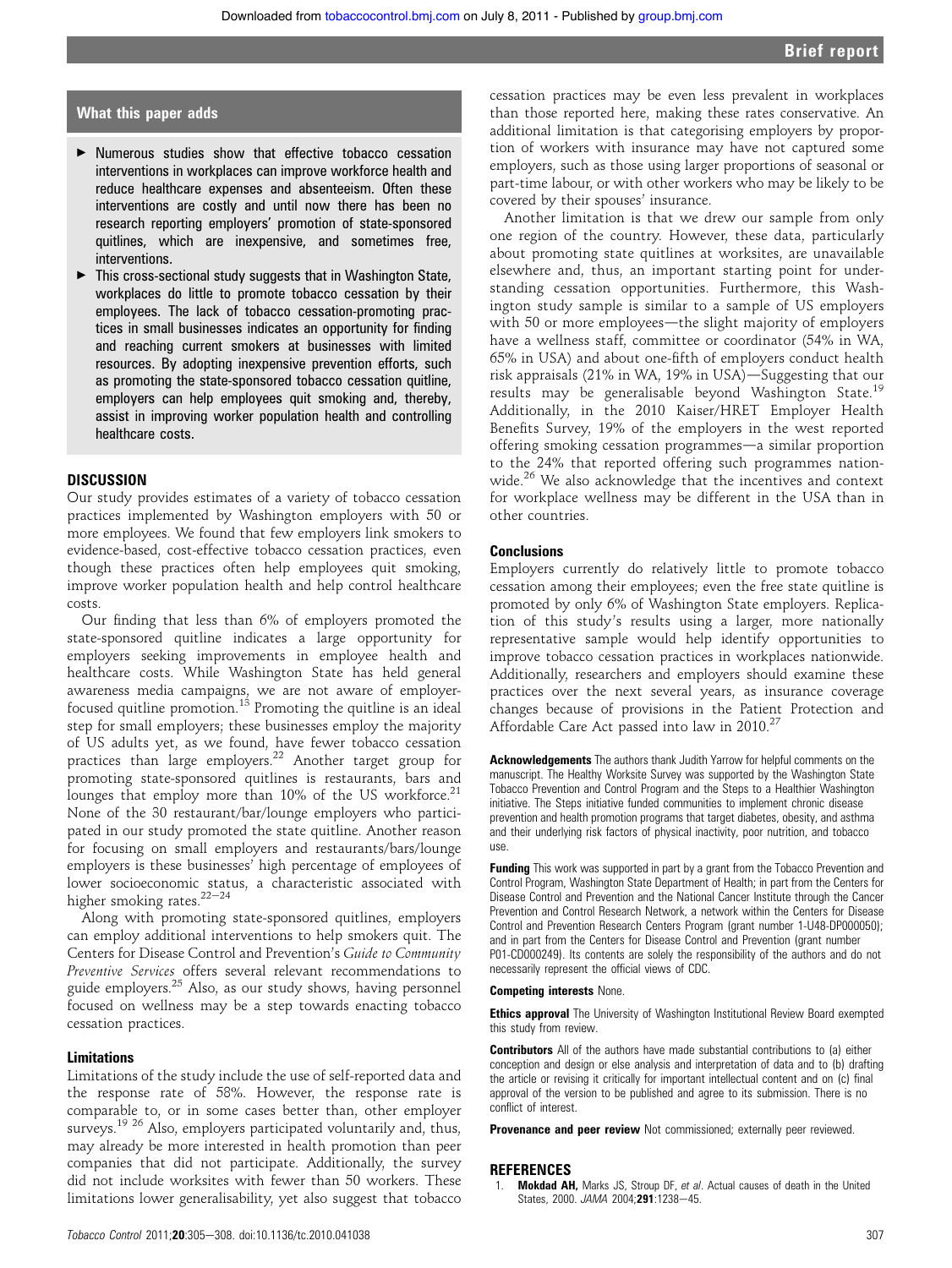# Brief report

- 2. **U.S. Department of Health and Human Services.** The Health Consequences of Smoking: A Report of the Surgeon General. Atlanta: U.S. Department of Health and Human Services, Centers for Disease Control and Prevention, National Center for Chronic Disease Prevention and Health Promotion, Office on Smoking and Health, 2004. http://www.cdc.gov/tobacco/data\_statistics/sgr/2004/index.htm (accessed 23 May 2010).
- 3. **Centers for Disease Control and Prevention.** Smoking-Attributable Mortality, Morbidity, and Economic Costs (SAMMEC). Average Annual Smoking-Attributable Productivity Losses (Washington, 2000-2004). 2005. https://apps.nccd.cdc.gov/ sammec/five\_yr\_earn.asp?year=2004&state=WA (accessed 12 May 2010).
- 4. **Centers for Disease Control and Prevention.** Smoking-Attributable Mortality, Morbidity, and Economic Costs (SAMMEC). Smoking-Attributable Expenditures, 2004. 2005. https://apps.nccd.cdc.gov/sammec/show\_same\_data.asp (accessed 24 Apr 2010).
- 5. O'Donnell MP. The health effects of health promotion. In: O'Donnell MP, ed. Health Promotion in the Workplace. Albany, NY: Thomson Delmar Learning,  $2002.23 - 48$
- 6. Sorensen G, Linnan L, Hunt MK. Worksite-based research and initiatives to increase fruit and vegetable consumption. Prev Med 2004;  $39$ (Suppl 2): S94-100.
- 7. **Lancaster T,** Stead LF. Individual behavioural counselling for smoking cessation. Cochrane Database Syst Rev 2005;(2):CD001292. doi:10.1002/14651858.CD001292. pub2.
- 8. **Hughes JR,** Stead LF, Lancaster T. Antidepressants for smoking cessation. Cochrane Database Syst Rev 2007;(1):CD000031. doi:10.1002/14651858.CD000031. pub3.
- 9. Stead LF, Perera R, Bullen C, et al. Nicotine replacement therapy for smoking cessation. Cochrane Database Syst Rev 2008;(3):CD000146. doi:10.1002/14651858. CD000146.pub3.
- 10. **U.S. Department of Health and Human Services.** Treating Tobacco Use and Dependence: 2008 Update. Rockville, MD: U.S. Department of Health and Human Services, 2008. http://www.surgeongeneral.gov/tobacco/treating\_tobacco\_use08. pdf (accessed 14 Jun 2010).
- 11. Cahill K, Moher M, Lancaster T. Workplace interventions for smoking cessation. Cochrane Database Syst Rev 2008;(4):CD003440. doi:10.1002/14651858.CD003440. pub3.
- 12. Stead LF, Perera R, Lancaster T. Telephone counselling for smoking cessation. Cochrane Database Syst Rev 2006;(3):CD002850. doi:10.1002/14651858.CD002850. pub2.
- 13. Washington's Tobacco Prevention and Control Program: Helping People Quit. http://www.doh.wa.gov/tobacco (accessed 18 Dec 2010).
- 14. Fichtenberg CM, Glantz SA. Effect of smoke-free workplaces on smoking behaviour: systematic review. BMJ 2002;325:188.
- 15. Hannon P, Hughes MC, Harris J, et al. Tobacco Related Health Disparities: Worker & Workplace Perspectives on Tobacco Control. Olympia, WA: Report commissioned by Washington State Department of Health, 2009.
- 16. **Hopkins DP,** Razi S, Leeks KD, et al. Task force on community preventive services. smokefree policies to reduce tobacco use a systematic review. Am J Prev Med 2010;38(2 Suppl):S275-89.
- 17. Halpern MT, Dirani R, Schmier JK. Impacts of a smoking cessation benefit among employed populations. J Occup Environ Med 2007;49:11-21.
- 18. **Bondi MA, Harris JR, Atkins D, et al. Employer coverage of clinical preventive** services in the United States. Am J Health Promot 2006;20:214-22.
- 19. **Linnan L.** Bowling M. Childress J. et al. Results of the 2004 National Worksite Health Promotion Survey. Am J Public Health 2008;98:1503-9.
- 20. Frankel LR. The Report of the CASRO Task Force on Response Rates. In: Wiseman F, ed. Improving data quality in sample survey. Cambridge, Massachusetts: Marketing Science Institute, 1983.
- 21. Washington State Department of Health. 2005. www.co.thurston.wa.us/health/ cleanindoorair/docs/901law.pdf (accessed 20 Dec 2010).
- 22. **United States Census Bureau.** 2007. http://www.census.gov (accessed 2 Jun 2010).
- 23. Stokols D, McMahan S, Phillips K. Workplace health promotion in small businesses. In: O'Donnell MP, ed. Health Promotion in the Workplace. Albany, NY: Thomson Delmar Learning, 2002:493-518.
- 24. Hughes MC, Hannon PA, Harris JR, et al. Health behaviors of employed and insured adults in the United States, 2004-2005. Am J Health Promot 2010;24:315-23.
- 25. Task Force on Community Preventive Services. Guide to Community Preventive Services. Decreasing tobacco use in worksite settings: smoke-free policies to reduce tobacco use among workers. 2010. http://www.thecommunityguide.org/tobacco/ worksite/smokefreepolicies.html (accessed 9 Jun 2010).
- 26. Kaiser Family Foundation and Health Research & Educational Trust. Employer Health Benefits: 2010 Annual Survey. 2010. http://ehbs.kff.org/pdf/2010/8085.pdf (accessed 25 Sep 2010).
- 27. HR 3590-111th Congress: Patient Protection and Affordable Care Act. (2009). In GovTrack.us (database of federal legislation). http://www.govtrack.us/congress/bill. xpd?bill=h111-3590 (accessed 18 Jun 2010).

# Have confidence in your decision making.





**The best clinical decision support tool is now available as an app for your iPhone. Visit bestpractice.bmj.com/app**



# **clinicians • medical students • nurses • healthcare practitioners**